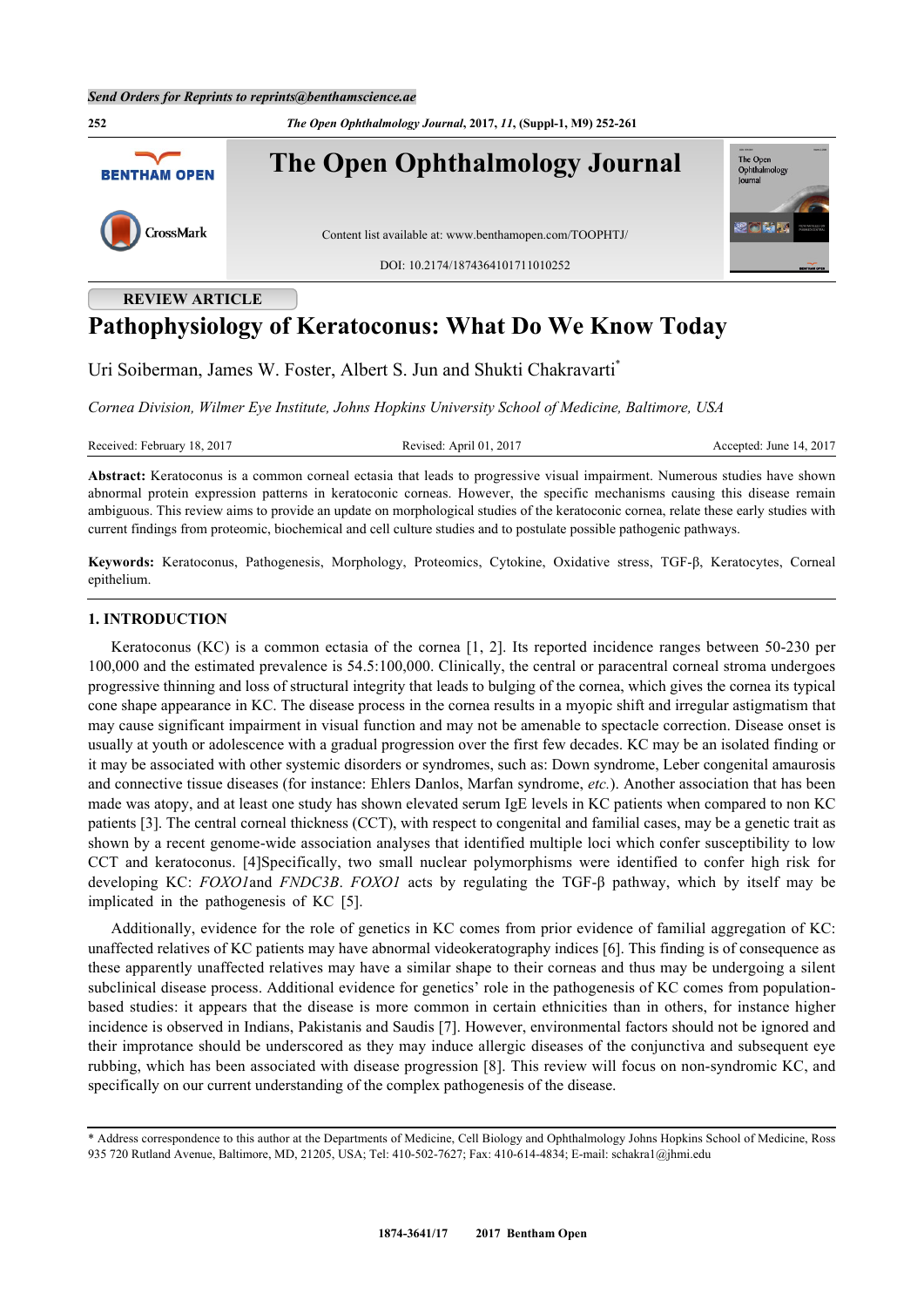# **2. CORNEA – STRUCTURE**

The cornea is an avascular tissue that provides most of the refractive power of the eye [\[9](#page-6-2)]. It is composed of five layers: stratified epithelium and its basement membrane, Bowman's layer, the stroma, Descemet's membrane and the endothelium. For the purpose of this review, we will focus on the epithelium, the basement membrane, Bowman's layer, and the stroma alone as evidence strongly suggests that these layers are implicated in the pathogenesis of KC.

The human corneal epithelium is approximately 50 microns thick and consists of 4-6 layers of non-keratinized stratified squamous epithelial cells. Its basement membrane is composed mainly of collagen type IV, laminin and entactin; and the major proteoglycan is perlecan [[10\]](#page-6-3).

Bowman's layer is an ill-defined layer separating the epithelial basement membrane from the stroma. It is 8-12 microns thick and its collagen fibrils interweave into the stroma [[9\]](#page-6-2).

The stroma which comprises the bulk of the cornea is approximately 500 microns thick and is a highly ordered network of collagen fibrils and extracellular matrix. Collagen is the most common protein in the stroma, and type I collagen is the most common of these collagens. The major stromal proteoglycans are decorin, biglycan, lumican, keratocan and osteoglycin/mimecan [\[11](#page-6-4)].

# **3. MORPHOLOGY**

All corneal layers may be affected in KC. Early histological studies and then confocal microscopy studies have shown consistent findings: epithelial changes were more apparent in severe KC, for instance: the cells were found to be elongated or spindle shaped in severe KC patients [[12,](#page-6-5) [13\]](#page-6-6). The wing cell layer in severe KC had large, irregularly spaced nuclei and the mean diameter was significantly greater than in controls. Basal epithelial cells were shown to have variable changes in size compared to controls. Bowman's layer was shown to be disrupted with an occasional protrusion of epithelial cells or keratocytes as was shown in prior histological studies. Stromal findings included degraded stroma, poorly differentiated keratocyte nuclei and stromal hyper-reflectivity. The former finding may indicate loss of the quiescent phenotype of the keratocytes whereas the latter finding is consistent with apical scarring observed clinically in severe KC eyes. In addition, the anterior keratocyte density was confirmed to be lower using confocal microscopy [\[14](#page-6-7)].

Evidences for structural abnormalities have also been demonstrated in electron microscopy studies: proteoglycans were shown to be more scant in some areas of KC corneas and the orientation of the collagen-proteoglycan network was also abnormal with the proteoglycans oriented parallel to the collagen fibrils instead of perpendicular, reflecting an alignment pattern more similarly associated with tendons rather than the cornea [[15\]](#page-6-8). In an X-ray diffraction study, the mean collagen interfibrillar space in KC was shown to be similar to normal control corneas, so the hallmark finding of KC – apical stromal thinning – was not attributed to packing of the fibrils in the corneal apex but to fibril loss [\[16\]](#page-6-9). Another important finding from that study was that the fibril diameter was similar in both KC and controls, so changes in the size of the collagen fibril do not account for KC phenotype. An additional X-ray diffraction study demonstrated loss of normal orthogonal (peripheral) or isotropic (central) lamellar architecture in KC [\[17](#page-6-10)]. The abnormality in collagen organization was later shown to be present in both the anterior and posterior parts of the cornea, especially in the area of maximal steepening [[18](#page-6-11)]. These changes may account for the biomechanical instability and weakening that are hallmarks of KC, especially because the anterior stroma confers the majority of the biomechanical strength to the cornea [[19](#page-6-12) - [23\]](#page-6-13). Interestingly, a mid-stromal transplantation of isolated Bowman layer was recently suggested as a method to flatten the anterior cornea in advanced KC [\[24](#page-6-14), [25](#page-6-15)].

### **4. MOLECULAR CHANGES**

#### **4.1. Protein Changes in KC**

Protein studies of keratoconus originate in the 1980s: these early studies that used SDS-PAGE electrophoresis showed that corneas inflicted with KC have a reduced amount of collagen [[26\]](#page-6-16). A prior immunohistochemistry study had shown decreased staining of Collagen type XII [\[27](#page-6-17)]. However, these analytical methods were not perfectly capable to identify all types of collagen involved in the disease process. This problem was solved with contemporary proteomic studies that have shown specific decreases in collagens type XII, I and V. [\[28](#page-7-0), [27](#page-6-17)]

Additional earlier evidence suggested that the culprit in KC is perhaps collagen degradation due to over-expression of gelatinases [\[29](#page-7-1) - [32](#page-7-2)]. Other relatively recent studies also indicate elevated proteolytic activity in KC corneas. In one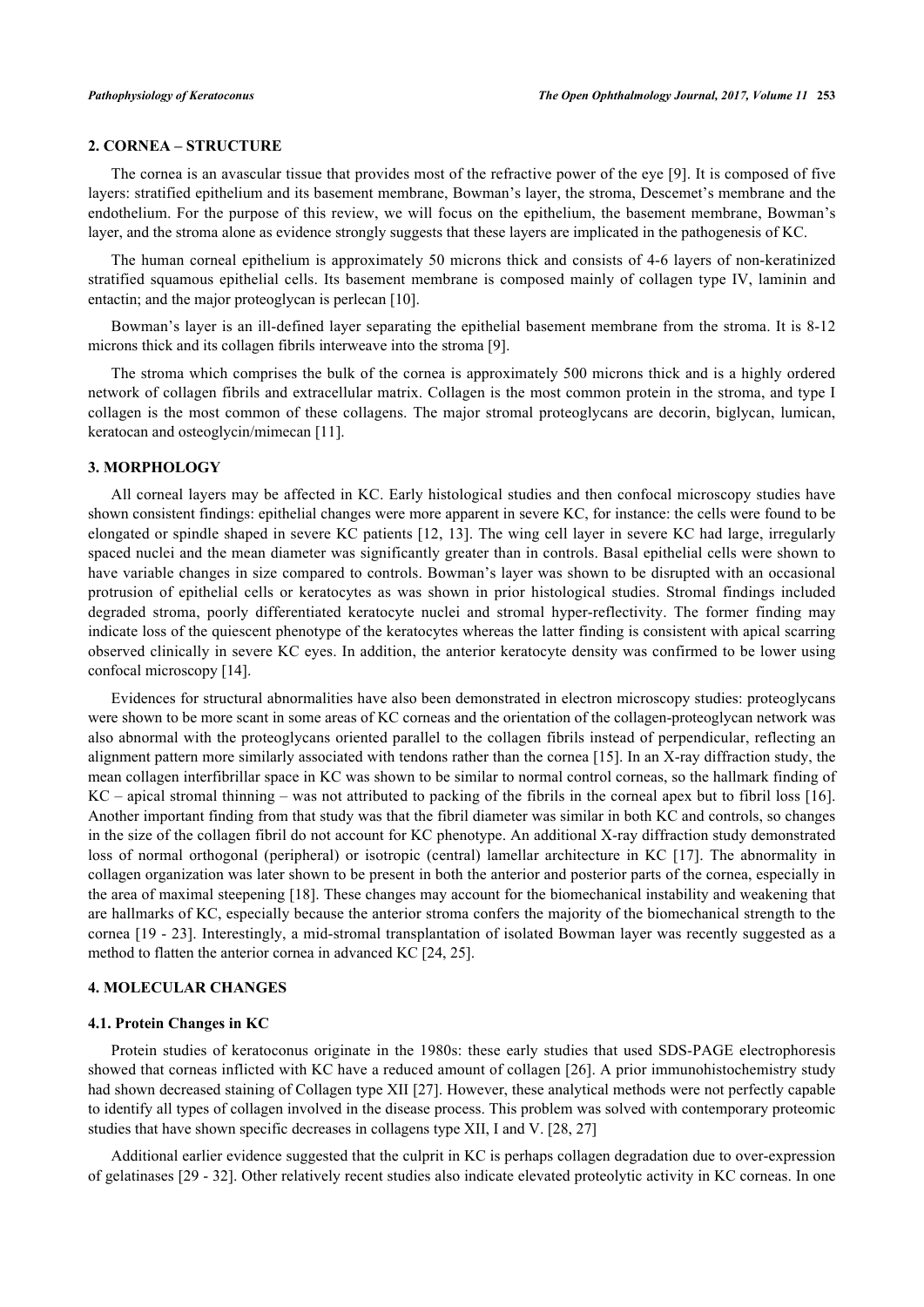report, there was a 2.2 fold increase in mRNA of catalase, 1.8 fold increase in enzyme activity and a 1.8 fold decrease in tissue inhibitor of matrix metalloproteinase (TIMP)-1 [\[33](#page-7-3)]. Another recent report has shown increased tear expression of MMP-1,-3,-7, and -13 in KC compared to controls [[34](#page-7-4)]. An interesting observation made by this study was that gelatinolytic and collagenolytic activity in KC patients was elevated compared to controls, but when the KC group was compared to KC patients who underwent corneal collagen cross-linking (CXL) – there was no difference. This suggests that cross-linking does not change the biology of the disease, but only induces tissue resistance to degradation, as expected. An additional study demonstrated that eye rubbing, which has been linked to disease progression in KC, can by itself cause an elevation in the tear concentrations of MMP-13 [[35\]](#page-7-5). This could theoretically provide the explanation as to why stromal thinning progresses in KC patients who frequently rub their eyes. Despite this evidence for increased expression of proteolytic enzymes in KC, it is difficult to determine whether proteolytic activity is a primary defect in the disease or whether it reflects ongoing tissue repair and remodeling which is also associated with expression of proteolytic enzymes.

Other studies on molecular changes have suggested that inflammation may play a role in KC despite the fact that clinically, KC does not appear to be an inflammatory eye disease. In a pilot study that used ELISA techniques KC patients were shown to have elevated IL-6 and TNF-α compared to healthy controls [[36\]](#page-7-6). Our group studied the tears of KC patients using a highly sensitive multiplex immune-bead assay [[37\]](#page-7-7). This study demonstrated a significant reduction in the concentrations of IL-12, CCL5 and TNF- $\alpha$  in KC patients. Although not statistically significant, IL-6 levels were also elevated. Additionally, a trend was observed for elevation in IL-17. The development of highly sensitive mass spectrometry has made it possible to examine global differences in protein levels: mass spectrometry on proteins extracted from tear fluid indicated that KC patients have lower levels of zinc-α2-glycoprotein, immunoglobulin kappa chain and lactoferrin [[38\]](#page-7-8). The latter is of particular interest because lactoferrin is thought to exert antimicrobial and anti-inflammatory effects, however lactoferrin levels have been shown to be reduced in numerous ocular surface diseases, such as: dry eye and contact lens induced papillary conjunctivitis [[39\]](#page-7-9). Many KC patients are also contact lens users, and therefore the significance of the finding of reduced lactoferrin in KC remains unclear. An additional mass spectrometric proteomic study showed that MMP-1 was present only in KC subjects, contrary to healthy controls. [\[40](#page-7-10), [37\]](#page-7-7) A similar study from another group confirmed some of these findings: a recent cytokine microarray analysis study showed increased tear levels of IL-4, -5, -6, -8 and TNF-a in KC compared to controls [[34](#page-7-4)]. IL-6 was the only cytokine significantly increased in KC when compared with the cross-linked (CXL) group. The CXL group had no change in proteases but had elevaed TNF- $\alpha$  compared to the control group.

The first proteomic study on the keratoconus cornea was performed on epithelial specimens alone [[41](#page-7-11)]. The most dramatic changes were observed in the concentration of the epithelial differentiation marker cytokeratin 3 (*KRT3*) when compared to controls. Other proteins found in excess in KC were S100A4 and gelsolin; enolase 1 was down-regulated in KC. These are largely cytoskeleton-associated proteins. S100A4 is a calcium binding protein that can bind to multiple elements of the cytoskeleton. It stimulates cell migration and change in cell morphology. Gelsolin caps actin during its assembly. It is known to stimulate cell motility and has been linked to apoptosis. Enolase 1 that is mainly produced in the basal epithelial cells was reduced in KC, which suggests de-differentiation or a decreased proliferation of the basal cells. However, enolase 1 also has a role in glycolysis and in adhesion to the ECM [[42](#page-7-12), [43\]](#page-7-13). As a whole, these findings suggest that a cytoskeletal and/or cytoskeletal associated cell-to-cell or cell-to-ECM system may be faulty in KC corneal epithelium.

Additional evidence confirmed the findings of reduced enolase 1 production in the epithelium of KC cornea [[44](#page-7-14)] The study also showed that the same was true for β-actin. Western blot analysis demonstrated broken fragments of these proteins that suggested protein degradation in KC, consistent with the above-mentioned findings of increased proteolysis in KC. As noted above, enolase 1 is a marker for epithelial basal cells and stem cells. The finding of enolase 1 downregulation in KC alludes to failure to repopulate the epithelial layer.

Another proteomic study of the corneal epithelium in KC demonstrated higher levels of lamin-A/C, keratin type I cytoskeletal 14 and 16, tubulin beta chain, heat shock protein cognate 71kDA protein, and S100-A4 [\[45](#page-7-15)]. Other findings were lower levels of transketolase, phosphoglycerate kinase 1, NADPH dehydrogenase 1, and 14-3-3 protein sigma. The latter is a protein involved in cellular signaling and interaction; cell cycle; cytoskeletal structure and intracellular trafficking[[46\]](#page-7-16). In our iTRAQ mass spectrometric study of the cornea, the main epithelial proteins found to be increased were keratins (6A, 16), beta-hemoglobin, S100 calcium binding protein A8, calmodulin-like 3 protein, and others. [[28\]](#page-7-0) Vimentin, a marker of myofibroblastic transformation and epithelial to mesenchymal transformation during wound repair, was found to be increased. Significant decreases were observed in collagen type VI, a major structural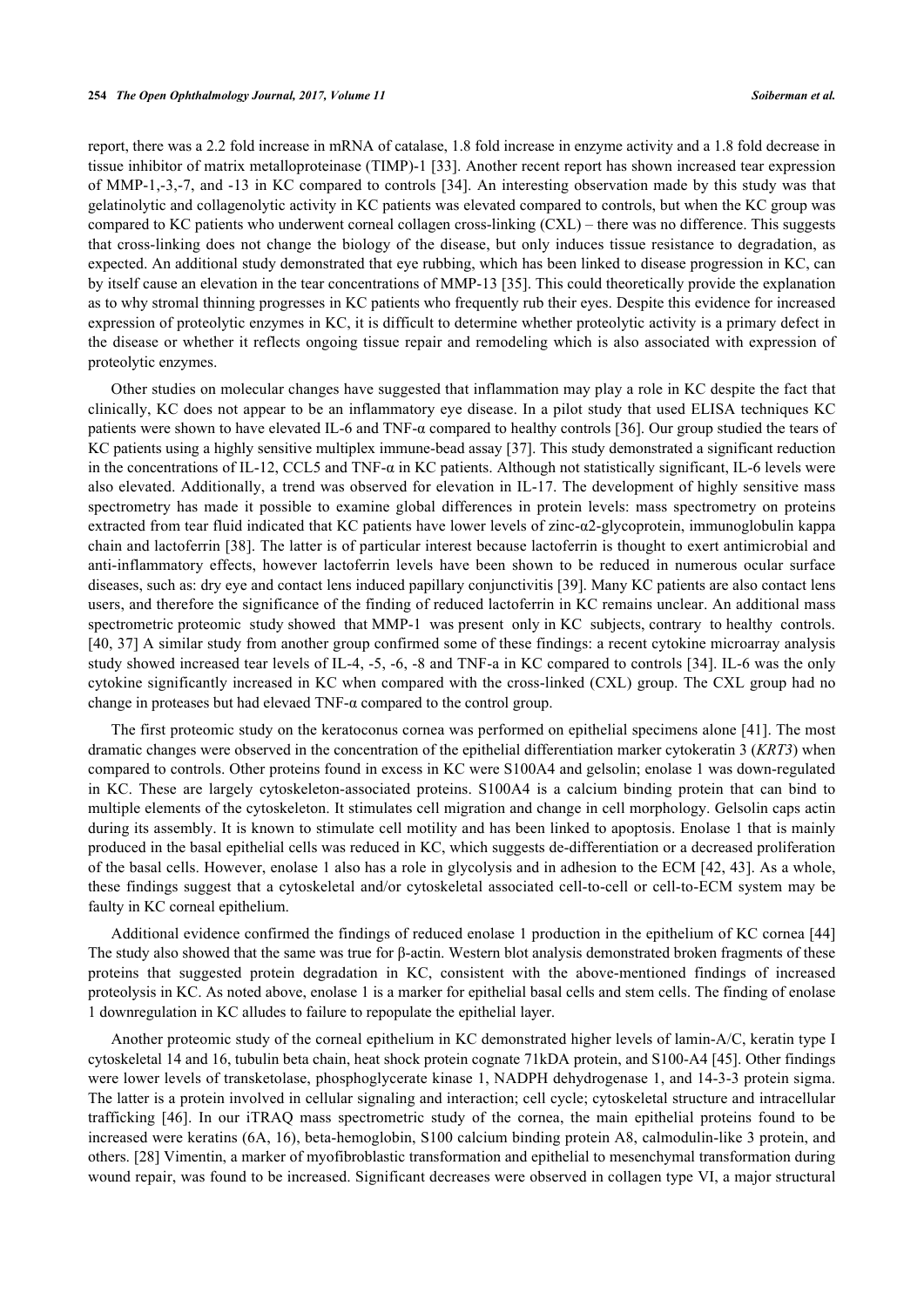component of microfibrils, lactotransferrin, cAMP-regulated phosphoprotein, collagen type VII alpha1 and collagen type XII that help to anchor epithelial cells to the underlying matrix, heparan sulfate proteoglycan 2 and others. Taken together, these observations underscore a structural cytoskeletal or a cell-basement membrane adhesion defect in the corneal epithelium in the disease process.

Given that the main clinically observable defect in KC is the thinning of the stroma, proteomic studies of KC stroma were warranted. In the same study described above, our group yielded the most comprehensive proteomic landscape of the keratoconic corneal stroma, identifying a total of 1,157 proteins. Decreases were detected in many structural extracellular matrix proteins of the corneal stroma such as, decorin, lumican and keratocan, collagen types I and V [[28\]](#page-7-0). Decorin, lumican and keratocan are stromal proteoglycans that variably regulate collagen fibril structure, corneal transparency and thickness [[47](#page-7-17) - [49\]](#page-8-0). In addition, there were decreases in corneal crystallins that contribute to cellular transparency in the healthy cornea [\[50\]](#page-8-1). Elevated proteins in the stroma included adaptor-related protein complex 2 (AP2B1), immunoglobulin Lambda-like polypeptide 1(IGLL1), cell division cycle and apoptosis regulator 1 (CCAR1) and other regulators of cell cycle. These changes are consistent with altered cell proliferation and apoptosis-related programs. In addition, a large number of ribosomal proteins were elevated that suggest endoplasmic stress and perturbation of events during translation.

The cumulative proteomic findings suggest a generalized loss of the normal quiescent phenotype of the keratocytes and an increase in the abnormal protein expression, similarly to that associated with wound healing phenotype. The global decrease in different types of collagens is consistent with the clinical observation of debulked and thinned corneas in KC.

The aqueous humor provides nutrients to the posterior avascular cornea and has been recently studied by mass spectrometry[[51\]](#page-8-2). Samples obtained from patients with keratoconus were also analyzed and revealed significant differences compared to controls [[52\]](#page-8-3). Hemoglobin subunit beta, haptoglobin, plasma protease C1 inhibitor, basement membrane-specific heparin sulfate proteoglycan core protein, hemoglobin subunit delta, carbonic anhydrase 1 (and others) were all over-expressed in KC samples. Ceruloplasmin, apolipoprotein A2, actin cytoplasmic 2, latent transforming growth factor beta-binding protein 2 and Ig kappa chain V-I region EU as well as others were underexpressed. These findings underscore the complexity of KC and the diversity of proteomic findings in different studies.

# **5. PATHWAYS INVOLVED IN KC - HYPOTHESES**

In view of the evidence obtained from proteomic studies, the involvement of a few potential pathways may be hypothesized:

### **5.1. Cytokine Dysregulation**

Inflammatory cytokines have been shown to be over-expressed in KC. Our group has shown IL-17 over-expression in pooled samples from KC patients. Interestingly, the corneal epithelium is one of the targets of IL-17 and when human corneal epithelial cells lines are exposed to stress they can produce cytokines that promote Th-17 differentiation [[53\]](#page-8-4). Despite this known association, it remains unclear whether it is pro-inflammatory cytokines that trigger the cascade that leads to the typical phenotype that we call KC or a dysregulated Th1, Th2 and Th17 response as suggested by our tear cytokine study [\[37](#page-7-7)].

### **5.2. Oxidative Stress**

Oxidative stress has long been implicated in the pathogenesis of KC [\[54](#page-8-5) - [57](#page-8-6)]. However, it was not until 2005 that elevated catalase RNA and activity were demonstrated in human KC corneas [[33](#page-7-3)]. Catalase is the major pathway through which the cells dispose of excess hydrogen peroxide. Additional observations from that study included upregulations of numerous types of cathepsins, which by themselves can promote hydrogen peroxide formation, thereby feeding the oxidative cycle. This overall pro-oxidative environment was hypothesized to trigger the tissue destruction seen in KC. Additional evidence from recent studies provides more support of the hypothesis that oxidative stress may play a significant role in KC. A study of keratoconus corneas assessed their antioxidant capacity, nitrites, lipid peroxidation products and other oxidative stress markers [[58](#page-8-7)]. Both KC and post-LASIK ectatic corneas had signs of elevated oxidative stress when compared to healthy controls, a finding consistent with prior studies in the field of KC. Another recent tear metabolite study has also shown that the ratio of lactate to pyruvate, a marker for oxidative stress, is elevated in KC [[59\]](#page-8-8). Moreover, the ratio of reduced to oxidized glutathione was elevated in KC, which also supports the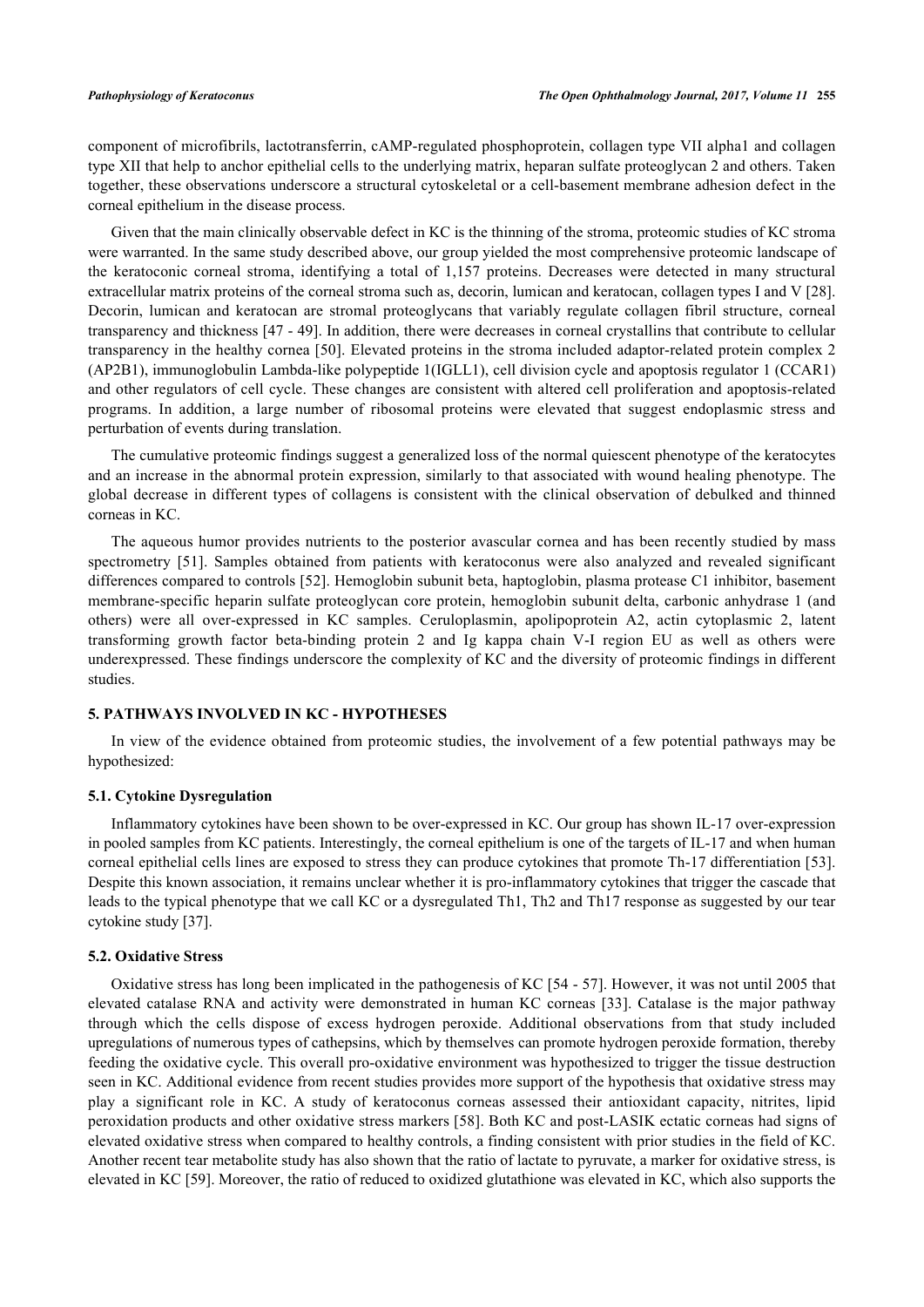theory that oxidative stress plays a role in KC. Gene ontology analysis of that study suggested that oxidative stress may be the underlying mechanism that triggers apoptosis in KC. This may be a missing link between oxidative stress and keratocyte apoptosis that has been reported to occur in KC, particularly as the cornea is exposed to high levels of oxidative stress (atmospheric  $O_2$  levels and ambient ultraviolet irradiation).

#### **5.3. Alterations in TGF-β and the Effect on The Extracellular Matrix (ECM)**

The ECM is produced by keratocytes. This process is regulated, amongst others, by TGF-β signaling [[60,](#page-8-9) [61](#page-8-10)] Not surprisingly, a known systemic disease, Marfan syndrome, which is associated with TGF-β pathway mutations may also manifest with KC [\[62](#page-8-11)] Other anterior segment pathologies besides KC have been described to occur more commonly in patients with Marfan syndrome, namely: megalocornea, corneal flattening or scleral thinning. The analogy of the aortic wall thinning and dilatation seen in Marfan syndrome and the corneal stromal thinning seen in KC is imperfect, but the association is enticing [[63](#page-8-12) - [67](#page-8-13)].

Two reports from our group have shown that the TGF-β axis may be dysfunctional in keratoconus. An immunohistochemical staining showed increased pSMAD 2 staining of the keratoconus corneal epithelium. In the second, cultured stromal cells from keratoconus corneas showed an abnormally increased phosphorylation of pSMAD1/5/8 – a signaling axis that is novel to the cornea [[68,](#page-8-14) [69](#page-8-15)]. Another well recognized fact is that different isoforms of TGF-β have distinct effects on the extracellular matrix, but in one study an aberrant TGF-β1 response was noted in human keratoconus cell lines deployed in a 3D collagen gel [[70\]](#page-9-0). In that study, increased ECM contraction and overexpression of collagen I and V were observed. An additional study demonstrated that some of the downstream messengers in the TGF-β axis may be abnormal in keratoconus: KC keratocyte cell lines had downregulated expression of SMAD6 and SMAD7 when compared to normal keratocyte cell lines [[71\]](#page-9-1). Moreover, that study showed that the expression patterns of these secondary messengers were left unchanged despite stimulation with TGF-β isoforms, which in normal cells produced a more robust response. In a different study, human corneal stromal fibroblasts exposed to various isoforms of TGF-β demonstrated a differential fibrotic response, especially in cells exposed to TGF-β3, an isoform known for its anti-fibrosis properties [\[72](#page-9-2)]. If a similar response could be elicited in vivo, this may be a therapeutic target to prevent stromal scarring which is often observed in severe KC cases.

Altogether, these findings suggest that the TGF-β pathway may be an important effector route in KC and warrant further research.

#### **6. CELLULAR RESPONSES IN KC**

The hypothesis that the trigger for keratoconus lies in the epithelium was stipulated a few decades ago. The corneal epithelial basement membrane was shown to be irregular or absent in cases of severe KC using anti collagen type IV antibodies [\[73](#page-9-3)]. An abnormal architecture of the interface between the basal cell layer of the epithelium and the underlying stroma was demonstrated in KC corneas and specifically, the epithelium-stromal interface of the central cornea mirrored that of the normal limbal area [[74\]](#page-9-4). Diminished collagen XII staining was demonstrated at the level of the epithelial basement membrane in KC corneas, a finding that was later confirmed in a proteomic study of KC [\[27](#page-6-17), [28](#page-7-0)]. Collagen type XII is believed to anchor the epithelial layer to the underlying stroma. This evidence of epithelial-stromal interface abnormalities in KC does not by itself explain the classic corneal stromal thinning seen in KC, however, animal models of corneal epithelial injury demonstrated apoptosis of the underlying stromal keratocytes [\[75](#page-9-5) - [77\]](#page-9-6). Keratocytes produce the ECM of the corneal stroma, but their phenotype is exquisitely dependent on their isolation from the environment, which may only be 60µm away. It is well understood that keratocytes are primed to apoptose upon insult to injury. This is hypothesized to be a mechanism to limit spread of viruses or other infections. If the area directly above the keratocytes is constantly depleted of barrier function due to lack of epithelial cells this may be sufficient to elucidate the apoptotic response of the keratocytes, contributing to loss of cell number. Subsequently an area persistently depleted of keratocytes may have collagen drop-out over time.

Keratocytes are specialized tissue fibroblasts that reside within the corneal stroma and produce most of the corneal stromal proteins [\[78](#page-9-7) - [80\]](#page-9-8). In KC, keratocyte density is lower than in healthy controls. The role of keratocytes is to maintain the highly ordered extracellular matrix (ECM) of the corneal stroma, mainly: collagens I, III, V; the proteoglycans: keratocan, lumican and decorin as well as other proteins [[11](#page-6-4)]. These ECM components, when properly arranged maintain a structurally stable cornea that is optically clear and possesses the desired refractive and biomechanical properties. For these reasons, keratocytes are likely to be implicated in KC, and their study in tissue cultures may be pivotal to the study of KC. However, when grown in culture keratocytes soon lose their corneal in situ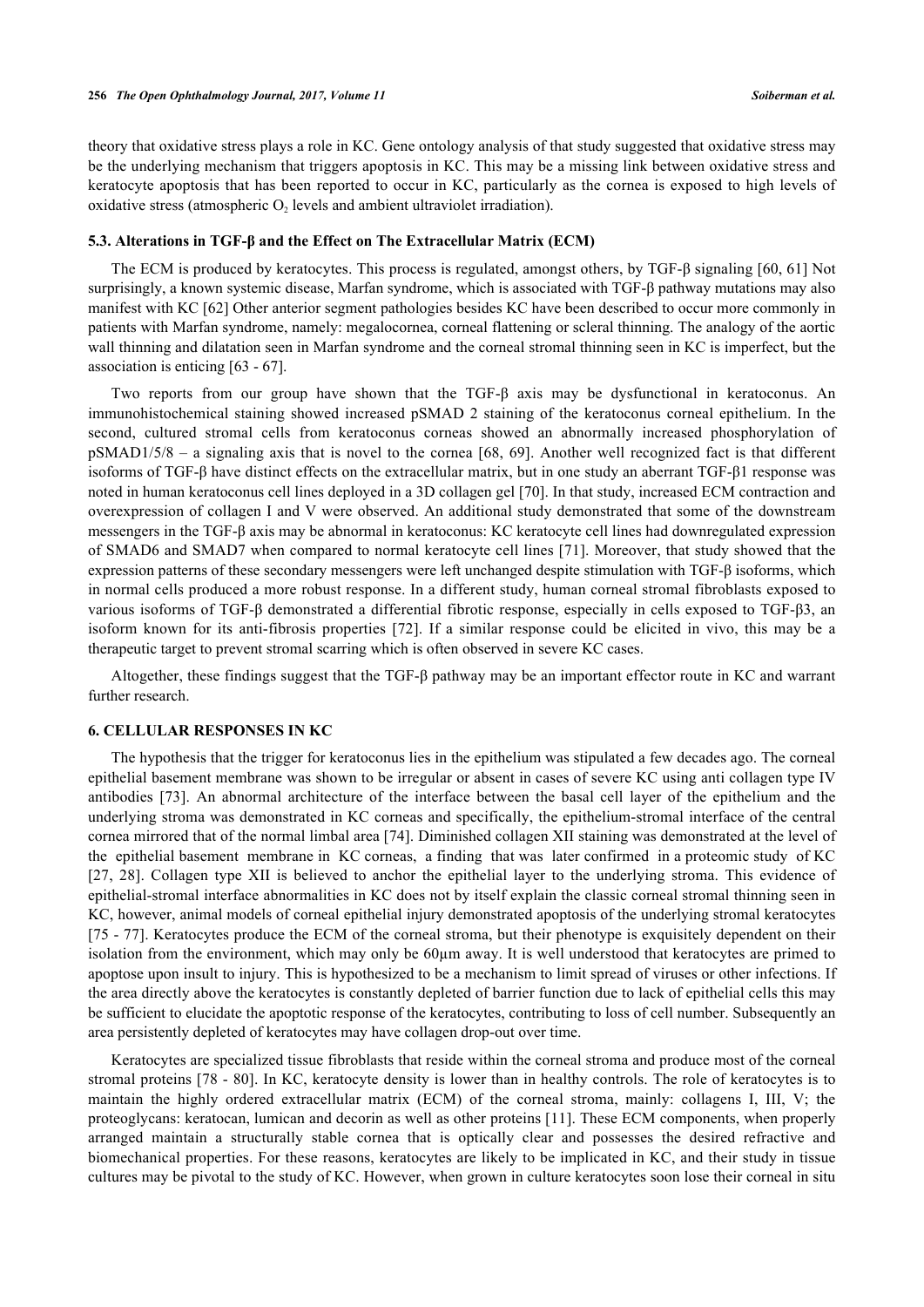morphology and transform into their fibroblastic phenotype unless grown in serum free media – then they remain dendritic and quiescent [\[11](#page-6-4), [81](#page-9-9)].

Multiple in vivo confocal scanning microscopy studies have shown that keratocyte density in KC is lower than in normal subjects [[14,](#page-6-7) [82](#page-9-10), [83\]](#page-9-11). Keratocyte depletion in KC was reported to be the result of apoptosis, as shown by TUNEL immunohistochemistry staining of KC corneas [\[84](#page-9-12)]. This finding was later strengthened by a gene expression study that demonstrated differential expression of apoptosis genes in KC derived keratocytes, however the culture media in which the keratocytes were grown was rich in serum. Therefore, a potential bias is of concern, as the keratocytes may have assumed a fibroblastic phenotype typical for keratocytes grown in such conditions [[85\]](#page-9-13).

Our studies of keratocytes in culture also point to dysregulations of the TGFβ pathway in keratoconus. Additional studies are required to pinpoint alterations in specific intermediates in TGFβ signal propagations in KC keratocytes.

# **DISCUSSION**

Overall, it appears that KC may be caused by an aberrant tissue response to one or more unidentified stimuli that subsequently leads to keratocyte depletion or dysfunction, loss of collagen, and ultimately a biomechanically weak cornea with a degenerated ECM.

# **CONCLUSION**

Despite major leaps in methodology, the origin and pathogenesis of KC remain elusive. The findings of various studies are sometimes so dissimilar that their comparison and juxtaposition become quite challenging. The fact that KC is a spectrum of phenotypes ranging from mild to severe vision disabling disease does not simplify the researcher's task either. Naturally, studies performed on end-stage cases are less likely to demonstrate similar findings as in early and active disease – which may explain some of the heterogeneity in the findings of different studies. Other factors that need to be considered are that the disease itself may be multifactorial – caused by multiple genetic mutations; it may be affected by environmental factors such as climate and geography; and it may also be the final phenotype or pathway of multiple processes occurring simultaneously at the level of the epithelium and the stroma. Ultimately research on keratoconus is striving to identify these multiple-gene environment interactions to better understand disease processes in individual patients and tailored care.

# **CONSENT FOR PUBLICATION**

Not applicable.

# **CONFLICT OF INTEREST**

The author (editor) declares no conflict of interest, financial or otherwise.

# **ACKNOWLEDGEMENTS**

This review was supported by NEI-R01 EY026104.

# **REFERENCES**

- <span id="page-5-0"></span>[1] Klintworth GK, Damms T. Corneal dystrophies and keratoconus. Curr Opin Ophthalmol 1995; 6(4): 44-56. [\[http://dx.doi.org/10.1097/00055735-199508000-00009](http://dx.doi.org/10.1097/00055735-199508000-00009)] [PMID: [10150882\]](http://www.ncbi.nlm.nih.gov/pubmed/10150882)
- <span id="page-5-1"></span>[2] Rabinowitz YS. Keratoconus. Surv Ophthalmol 1998; 42(4): 297-319. [\[http://dx.doi.org/10.1016/S0039-6257\(97\)00119-7\]](http://dx.doi.org/10.1016/S0039-6257(97)00119-7) [PMID: [9493273](http://www.ncbi.nlm.nih.gov/pubmed/9493273)]
- <span id="page-5-2"></span>[3] Rahi A, Davies P, Ruben M, Lobascher D, Menon J. Keratoconus and coexisting atopic disease. Br J Ophthalmol 1977; 61(12): 761-4. [\[http://dx.doi.org/10.1136/bjo.61.12.761](http://dx.doi.org/10.1136/bjo.61.12.761)] [PMID: [603783\]](http://www.ncbi.nlm.nih.gov/pubmed/603783)
- <span id="page-5-3"></span>[4] Lu Y, Vitart V, Burdon KP, *et al.* Genome-wide association analyses identify multiple loci associated with central corneal thickness and keratoconus. Nat Genet 2013; 45(2): 155-63. [\[http://dx.doi.org/10.1038/ng.2506\]](http://dx.doi.org/10.1038/ng.2506) [PMID: [23291589](http://www.ncbi.nlm.nih.gov/pubmed/23291589)]
- <span id="page-5-4"></span>[5] Hameedaldeen A, Liu J, Batres A, Graves GS, Graves DT, FOXO1, TGF-β regulation and wound healing. Int J Mol Sci 2014; 15(9): 16257-69. [\[http://dx.doi.org/10.3390/ijms150916257\]](http://dx.doi.org/10.3390/ijms150916257) [PMID: [25226535](http://www.ncbi.nlm.nih.gov/pubmed/25226535)]
- <span id="page-5-5"></span>[6] Wang Y, Rabinowitz YS, Rotter JI, Yang H. Genetic epidemiological study of keratoconus: evidence for major gene determination. Am J Med Genet 2000; 93(5): 403-9. [http://dx.doi.org/10.1002/1096-8628(20000828)93:5<403::AID-AJMG11>3.0.CO:2-A] [PMID: [10951465](http://www.ncbi.nlm.nih.gov/pubmed/10951465)]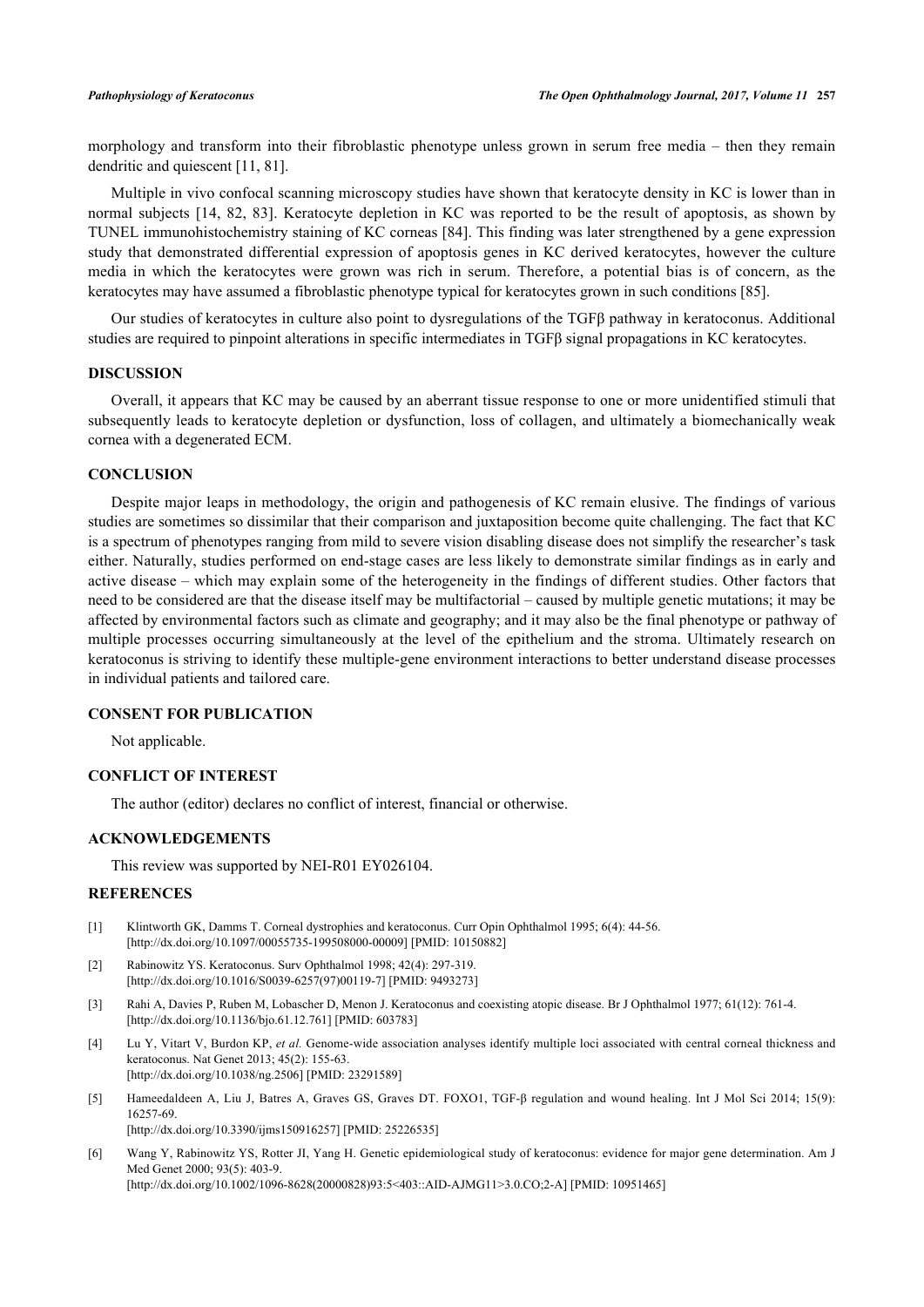#### **258** *The Open Ophthalmology Journal, 2017, Volume 11 Soiberman et al.*

- <span id="page-6-0"></span>[7] Kok YO, Tan GF, Loon SC. Review: keratoconus in Asia. Cornea 2012; 31(5): 581-93. [\[http://dx.doi.org/10.1097/ICO.0b013e31820cd61d\]](http://dx.doi.org/10.1097/ICO.0b013e31820cd61d) [PMID: [22314815](http://www.ncbi.nlm.nih.gov/pubmed/22314815)]
- <span id="page-6-1"></span>[8] Cingu AK, Cinar Y, Turkcu FM, *et al.* Effects of vernal and allergic conjunctivitis on severity of keratoconus. Int J Ophthalmol 2013; 6(3): 370-4.

[\[http://dx.doi.org/10.3980/j.issn.2222-3959.2013.03.21](http://dx.doi.org/10.3980/j.issn.2222-3959.2013.03.21)] [PMID: [ijo-06-03-370](http://www.ncbi.nlm.nih.gov/pubmed/ijo-06-03-370)]

<span id="page-6-2"></span>[9] Eghrari AO, Riazuddin SA, Gottsch JD. Overview of the cornea: structure, function, and development. Prog Mol Biol Transl Sci 2015; 134: 7-23.

[\[http://dx.doi.org/10.1016/bs.pmbts.2015.04.001](http://dx.doi.org/10.1016/bs.pmbts.2015.04.001)] [PMID: [26310146](http://www.ncbi.nlm.nih.gov/pubmed/26310146)]

- <span id="page-6-3"></span>[10] Dietrich-Ntoukas T, Hofmann-Rummelt C, Kruse FE, Schlötzer-Schrehardt U. Comparative analysis of the basement membrane composition of the human limbus epithelium and amniotic membrane epithelium. Cornea 2012; 31(5): 564-9. [\[http://dx.doi.org/10.1097/ICO.0b013e3182254b78](http://dx.doi.org/10.1097/ICO.0b013e3182254b78)] [PMID: [22382594\]](http://www.ncbi.nlm.nih.gov/pubmed/22382594)
- <span id="page-6-4"></span>[11] Hassell J R, Birk D E. The molecular basis of corneal transparency. Exp Eye Res 2010; 91: 326-35. [\[http://dx.doi.org/S0014-4835\(10\)00192-2\]](http://dx.doi.org/S0014-4835(10)00192-2) [PMID: [10.1016/j.exer.2010.06.021 \(201\)\]](http://www.ncbi.nlm.nih.gov/pubmed/10.1016/j.exer.2010.06.021%20(201))
- <span id="page-6-5"></span>[12] Hollingsworth J G, Bonshek R E, Efron N. Correlation of the appearance of the keratoconic cornea *in vivo* by confocal microscopy and *in vitro* by light microscopy. Cornea 2005; 24: 397-405. [\[http://dx.doi.org/00003226-200505000-00005\]](http://dx.doi.org/00003226-200505000-00005)
- <span id="page-6-6"></span>[13] Hollingsworth J G, Efron N. Observations of banding patterns (Vogt striae) in keratoconus: A confocal microscopy study. Cornea 2005; 24: 162-6.

[\[http://dx.doi.org/00003226-200503000-00007\]](http://dx.doi.org/00003226-200503000-00007)

- <span id="page-6-7"></span>[14] Hollingsworth JG, Efron N, Tullo AB. In vivo corneal confocal microscopy in keratoconus. Ophthalmic Physiol Opt 2005; 25: 254-60. [\[http://dx.doi.org/10.1111/j.1475-1313.2005.00278.x\]](http://dx.doi.org/10.1111/j.1475-1313.2005.00278.x)
- <span id="page-6-8"></span>[15] Fullwood NJ, Meek KM, Malik NS, Tuft SJ. A comparison of proteoglycan arrangement in normal and keratoconus human corneas. Biochem Soc Trans 1990; 18(5): 961-2. [\[http://dx.doi.org/10.1042/bst0180961](http://dx.doi.org/10.1042/bst0180961)] [PMID: [1707381\]](http://www.ncbi.nlm.nih.gov/pubmed/1707381)
- <span id="page-6-9"></span>[16] Fullwood NJ, Tuft SJ, Malik NS, Meek KM, Ridgway AE, Harrison RJ. Synchrotron x-ray diffraction studies of keratoconus corneal stroma. Invest Ophthalmol Vis Sci 1992; 33(5): 1734-41. [PMID: [1559773\]](http://www.ncbi.nlm.nih.gov/pubmed/1559773)
- <span id="page-6-10"></span>[17] Meek KM, Stephen JT, Yifei H, *et al.* Changes in collagen orientation and distribution in keratoconus corneas. Invest Ophthalmol Vis Sci 2005; 46: 1948-56. [\[http://dx.doi.org/10.1167/iovs.04-1253\]](http://dx.doi.org/10.1167/iovs.04-1253)
- <span id="page-6-11"></span>[18] Hayes S, Khan S, Boote C, *et al.* Depth profile study of abnormal collagen orientation in keratoconus corneas. Arch Ophthalmol 2012; 130: 251-2. [\[http://dx.doi.org/10.1001/archopthalmol.2011.1467](http://dx.doi.org/10.1001/archopthalmol.2011.1467)]
- <span id="page-6-12"></span>[19] Bron AJ. The architecture of the corneal stroma. Br J Ophthalmol 2001; 85(4): 379-81. [\[http://dx.doi.org/10.1136/bjo.85.4.379](http://dx.doi.org/10.1136/bjo.85.4.379)] [PMID: [11264120\]](http://www.ncbi.nlm.nih.gov/pubmed/11264120)
- [20] Dias JM, Ziebarth NM. Anterior and posterior corneal stroma elasticity assessed using nanoindentation. Exp Eye Res 2013; 115: 41-6. [\[http://dx.doi.org/10.1016/j.exer.2013.06.004\]](http://dx.doi.org/10.1016/j.exer.2013.06.004) [PMID: [23800511](http://www.ncbi.nlm.nih.gov/pubmed/23800511)]
- [21] Müller LJ, Pels E, Vrensen GF. The specific architecture of the anterior stroma accounts for maintenance of corneal curvature. Br J Ophthalmol 2001; 85(4): 437-43. [\[http://dx.doi.org/10.1136/bjo.85.4.437](http://dx.doi.org/10.1136/bjo.85.4.437)] [PMID: [11264134\]](http://www.ncbi.nlm.nih.gov/pubmed/11264134)
- [22] Petsche SJ, Pinsky PM. The role of 3-D collagen organization in stromal elasticity: a model based on X-ray diffraction data and second harmonic-generated images. Biomech Model Mechanobiol 2013; 12(6): 1101-13. [\[http://dx.doi.org/10.1007/s10237-012-0466-8\]](http://dx.doi.org/10.1007/s10237-012-0466-8) [PMID: [23288406](http://www.ncbi.nlm.nih.gov/pubmed/23288406)]
- <span id="page-6-13"></span>[23] Last JA, Thomasy SM, Croasdale CR, Russell P, Murphy CJ. Compliance profile of the human cornea as measured by atomic force microscopy. Micron 2012; 43(12): 1293-8. [\[http://dx.doi.org/10.1016/j.micron.2012.02.014\]](http://dx.doi.org/10.1016/j.micron.2012.02.014) [PMID: [22421334](http://www.ncbi.nlm.nih.gov/pubmed/22421334)]
- <span id="page-6-14"></span>[24] van Dijk K, Parker J, Tong CM, *et al.* Midstromal isolated Bowman layer graft for reduction of advanced keratoconus: a technique to postpone penetrating or deep anterior lamellar keratoplasty. JAMA Ophthalmol 2014; 132(4): 495-501. [\[http://dx.doi.org/10.1001/jamaophthalmol.2013.5841\]](http://dx.doi.org/10.1001/jamaophthalmol.2013.5841) [PMID: [24557359](http://www.ncbi.nlm.nih.gov/pubmed/24557359)]
- <span id="page-6-15"></span>[25] van Dijk K, Liarakos VS, Parker J, *et al.* Bowman layer transplantation to reduce and stabilize progressive, advanced keratoconus. Ophthalmology 2015; 122(5): 909-17. [\[http://dx.doi.org/10.1016/j.ophtha.2014.12.005\]](http://dx.doi.org/10.1016/j.ophtha.2014.12.005) [PMID: [25596620](http://www.ncbi.nlm.nih.gov/pubmed/25596620)]
- <span id="page-6-16"></span>[26] Critchfield JW, Calandra AJ, Nesburn AB, Kenney MC. Keratoconus: I. Biochemical studies. Exp Eye Res 1988; 46(6): 953-63. [\[http://dx.doi.org/10.1016/S0014-4835\(88\)80047-2\]](http://dx.doi.org/10.1016/S0014-4835(88)80047-2) [PMID: [3197764](http://www.ncbi.nlm.nih.gov/pubmed/3197764)]
- <span id="page-6-17"></span>[27] Cheng EL, Maruyama I, SundarRaj N, Sugar J, Feder RS, Yue BY. Expression of type XII collagen and hemidesmosome-associated proteins in keratoconus corneas. Curr Eye Res 2001; 22(5): 333-40. [\[http://dx.doi.org/10.1076/ceyr.22.5.333.5491\]](http://dx.doi.org/10.1076/ceyr.22.5.333.5491) [PMID: [11600933](http://www.ncbi.nlm.nih.gov/pubmed/11600933)]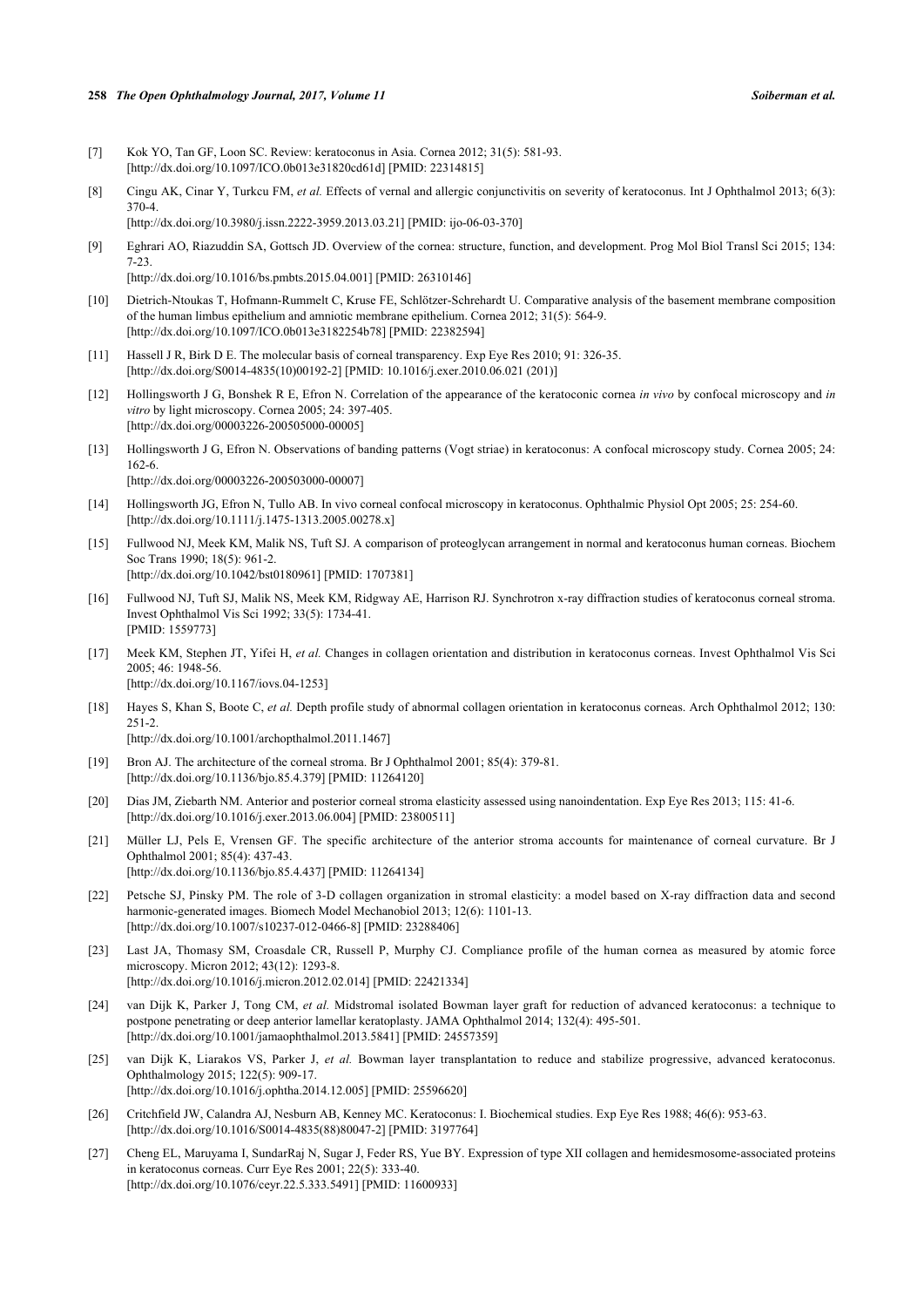- <span id="page-7-0"></span>[28] Chaerkady R, Shao H, Scott S G, *et al.* The keratoconus corneal proteome: Loss of epithelial integrity and stromal degeneration. J Proteomics  $2013 \cdot 87 \cdot 122 - 31$ [\[http://dx.doi.org/S1874-3919\(13\)00264-9\]](http://dx.doi.org/S1874-3919(13)00264-9) [PMID: [10.1016/j.jprot.2013.05.023\]](http://www.ncbi.nlm.nih.gov/pubmed/10.1016/j.jprot.2013.05.023)
- <span id="page-7-1"></span>[29] Fini ME, Yue BY, Sugar J. Collagenolytic/gelatinolytic metalloproteinases in normal and keratoconus corneas. Curr Eye Res 1992; 11(9): 849-62.

[\[http://dx.doi.org/10.3109/02713689209033483\]](http://dx.doi.org/10.3109/02713689209033483) [PMID: [1424728](http://www.ncbi.nlm.nih.gov/pubmed/1424728)]

- [30] Kao WW, Vergnes JP, Ebert J, Sundar-Raj CV, Brown SI. Increased collagenase and gelatinase activities in keratoconus. Biochem Biophys Res Commun 1982; 107: 929-36. [pii] [\[http://dx.doi.org/0006-291X\(82\)90612-X\]](http://dx.doi.org/0006-291X(82)90612-X)
- [31] Ihalainen A, Salo T, Forsius H, Peltonen L. Increase in type I and type IV collagenolytic activity in primary cultures of keratoconus cornea. Eur J Clin Invest 1986; 16(1): 78-84. [\[http://dx.doi.org/10.1111/j.1365-2362.1986.tb01311.x\]](http://dx.doi.org/10.1111/j.1365-2362.1986.tb01311.x) [PMID: [3009200](http://www.ncbi.nlm.nih.gov/pubmed/3009200)]
- <span id="page-7-2"></span>[32] Zhou L, Yue BY, Twining SS, Sugar J, Feder RS. Expression of wound healing and stress-related proteins in keratoconus corneas. Curr Eye Res 1996; 15(11): 1124-31. [\[http://dx.doi.org/10.3109/02713689608995144\]](http://dx.doi.org/10.3109/02713689608995144) [PMID: [8950507](http://www.ncbi.nlm.nih.gov/pubmed/8950507)]
- <span id="page-7-3"></span>[33] Kenney MC, Chwa M, Atilano SR, *et al.* Increased levels of catalase and cathepsin V/L2 but decreased TIMP-1 in keratoconus corneas: evidence that oxidative stress plays a role in this disorder. Invest Ophthalmol Vis Sci 2005; 46(3): 823-32. [\[http://dx.doi.org/46/3/823](http://dx.doi.org/46/3/823)]
- <span id="page-7-4"></span>[34] Balasubramanian SA, Mohan S, Pye DC, Willcox MD. Proteases, proteolysis and inflammatory molecules in the tears of people with keratoconus. Acta Ophthalmol 2012; 90(4): e303-9. [\[http://dx.doi.org/10.1111/j.1755-3768.2011.02369.x\]](http://dx.doi.org/10.1111/j.1755-3768.2011.02369.x) [PMID: [22413749](http://www.ncbi.nlm.nih.gov/pubmed/22413749)]
- <span id="page-7-5"></span>[35] Balasubramanian SA, Pye DC, Willcox MD. Effects of eye rubbing on the levels of protease, protease activity and cytokines in tears: relevance in keratoconus. Clin Exp Optom 2013; 96(2): 214-8. [\[http://dx.doi.org/10.1111/cxo.12038](http://dx.doi.org/10.1111/cxo.12038)] [PMID: [23496656\]](http://www.ncbi.nlm.nih.gov/pubmed/23496656)
- <span id="page-7-6"></span>[36] Lema I, Duran J A. Inflammatory molecules in the tears of patients with keratoconus. Ophthalmology 2005; 112: 654-9. [\[http://dx.doi.org/10.1016/j.ophtha.2004.11.050\]](http://dx.doi.org/10.1016/j.ophtha.2004.11.050)
- <span id="page-7-7"></span>[37] Jun AS, Cope L, Speck C, *et al.* Subnormal cytokine profile in the tear fluid of keratoconus patients. PLoS One 2011; 6(1): e16437. [\[http://dx.doi.org/10.1371/journal.pone.0016437](http://dx.doi.org/10.1371/journal.pone.0016437)] [PMID: [21298010\]](http://www.ncbi.nlm.nih.gov/pubmed/21298010)
- <span id="page-7-8"></span>[38] Lema I, Brea D, Rodríguez-González R, Díez-Feijoo E, Sobrino T. Proteomic analysis of the tear film in patients with keratoconus. Mol Vis 2010; 16: 2055-61. [PMID: [21042560\]](http://www.ncbi.nlm.nih.gov/pubmed/21042560)
- <span id="page-7-9"></span>[39] Flanagan JL, Willcox MD. Role of lactoferrin in the tear film. Biochimie 2009; 91(1): 35-43. [\[http://dx.doi.org/10.1016/j.biochi.2008.07.007](http://dx.doi.org/10.1016/j.biochi.2008.07.007)] [PMID: [18718499\]](http://www.ncbi.nlm.nih.gov/pubmed/18718499)
- <span id="page-7-10"></span>[40] Pannebaker C, Chandler H L, Nichols J J. Tear proteomics in keratoconus. Mol Vis 2010; 16: 1949-57. [PMID: [21031023\]](http://www.ncbi.nlm.nih.gov/pubmed/21031023)
- <span id="page-7-11"></span>[41] Nielsen K, Vorum H, Fagerholm P, *et al.* Proteome profiling of corneal epithelium and identification of marker proteins for keratoconus, a pilot study. Exp Eye Res 2006; 82: 201-9. [PMID: [16083875\]](http://www.ncbi.nlm.nih.gov/pubmed/16083875) [<http://dx.doi.org/10.1016/j.exer.2005.06.009>]
- <span id="page-7-12"></span>[42] Walsh JL, Knull HR. Heteromerous interactions among glycolytic enzymes and of glycolytic enzymes with F-actin: effects of poly(ethylene glycol). Biochim Biophys Acta 1988; 952(1): 83-91. [\[http://dx.doi.org/10.1016/0167-4838\(88\)90104-5](http://dx.doi.org/10.1016/0167-4838(88)90104-5)] [PMID: [3334856](http://www.ncbi.nlm.nih.gov/pubmed/3334856)]
- <span id="page-7-13"></span>[43] Pratesi F, Moscato S, Sabbatini A, Chimenti D, Bombardieri S, Migliorini P. Autoantibodies specific for alpha-enolase in systemic autoimmune disorders. J Rheumatol 2000; 27(1): 109-15. [PMID: [10648026\]](http://www.ncbi.nlm.nih.gov/pubmed/10648026)
- <span id="page-7-14"></span>[44] Srivastava OP, Chandrasekaran D, Pfister RR. Molecular changes in selected epithelial proteins in human keratoconus corneas compared to normal corneas. Mol Vis 2006; 12: 1615-25. [\[http://dx.doi.org/v12/a185 \[pii\]](http://dx.doi.org/v12/a185%20%5Bpii%5D)]
- <span id="page-7-15"></span>[45] Joseph R, Srivastava O P, Pfister R R. Differential epithelial and stromal protein profiles in keratoconus and normal human corneas. Exp Eye Res 2011; 92(4): 282-98. [\[http://dx.doi.org/10.1016/j.exer.2011.01.008\]](http://dx.doi.org/10.1016/j.exer.2011.01.008)
- <span id="page-7-16"></span>[46] Aitken A. 14-3-3 proteins: A historic overview. Semin Cancer Biol 2006; 16(3): 162-72. [\[http://dx.doi.org/10.1016/j.semcancer.2006.03.005\]](http://dx.doi.org/10.1016/j.semcancer.2006.03.005) [PMID: [16678438](http://www.ncbi.nlm.nih.gov/pubmed/16678438)]
- <span id="page-7-17"></span>[47] Chen S, Birk DE. Focus on molecules: decorin. Exp Eye Res 2011; 92(6): 444-5. [\[http://dx.doi.org/10.1016/j.exer.2010.05.008\]](http://dx.doi.org/10.1016/j.exer.2010.05.008) [PMID: [20493188](http://www.ncbi.nlm.nih.gov/pubmed/20493188)]
- [48] Zhang G, Chen S, Goldoni S, et al. Genetic evidence for the coordinated regulation of collagen fibrillogenesis in the cornea by decorin and biglycan. J Biol Chem 2009; 284(13): 8888-97. [\[http://dx.doi.org/M806590200 \[pii\]](http://dx.doi.org/M806590200%20%5Bpii%5D)]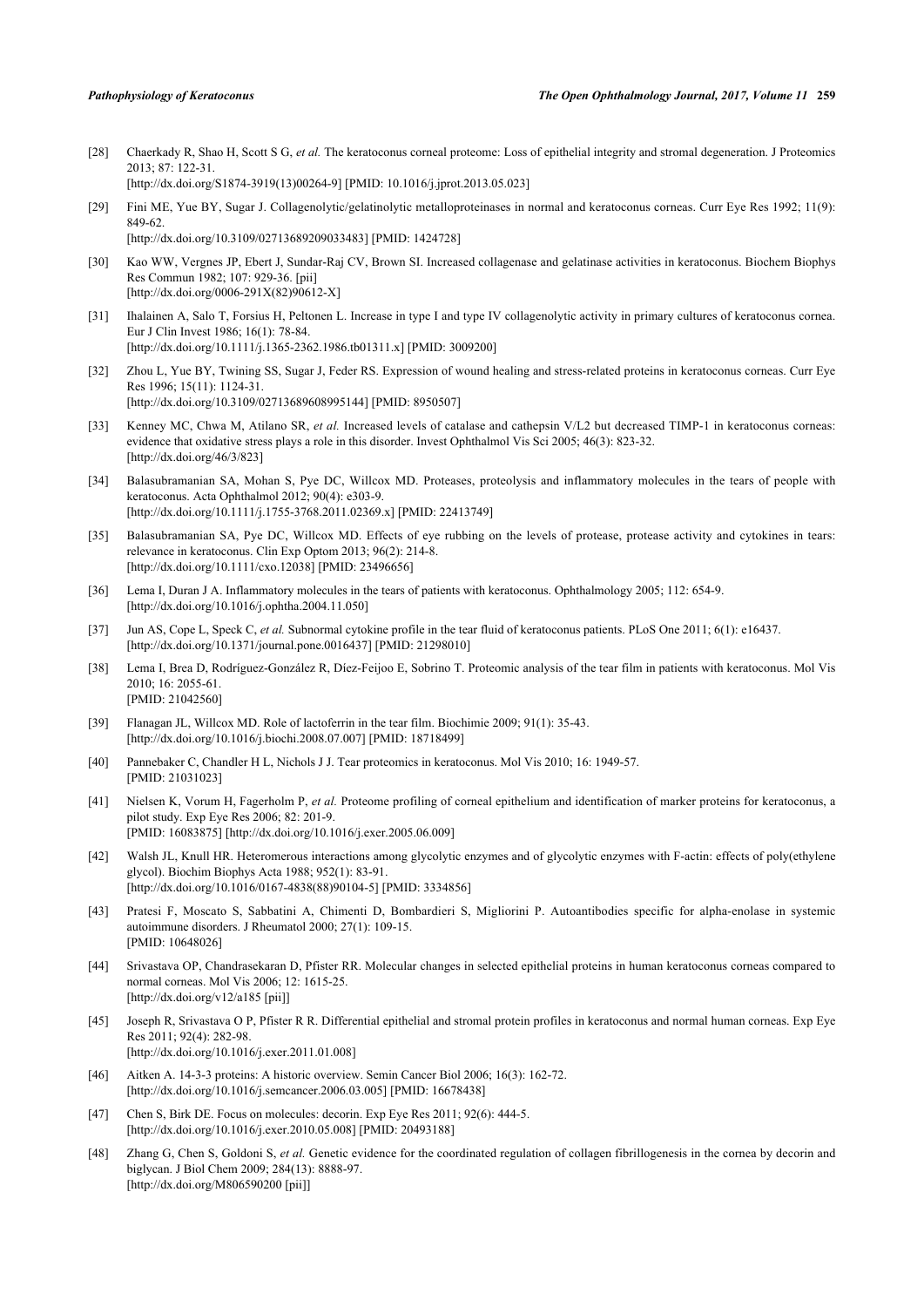- <span id="page-8-0"></span>[49] Chakravarti S, Magnuson T, Lass JH, Jepsen KJ, LaMantia C, Carroll H. Lumican regulates collagen fibril assembly: skin fragility and corneal opacity in the absence of lumican. J Cell Biol 1998; 141(5): 1277-86. [\[http://dx.doi.org/10.1083/jcb.141.5.1277\]](http://dx.doi.org/10.1083/jcb.141.5.1277) [PMID: [9606218](http://www.ncbi.nlm.nih.gov/pubmed/9606218)]
- <span id="page-8-1"></span>[50] Piatigorsky J. Enigma of the abundant water-soluble cytoplasmic proteins of the cornea: the "refracton" hypothesis. Cornea 2001; 20(8): 853-8. [\[http://dx.doi.org/10.1097/00003226-200111000-00015](http://dx.doi.org/10.1097/00003226-200111000-00015)] [PMID: [11685065\]](http://www.ncbi.nlm.nih.gov/pubmed/11685065)

<span id="page-8-2"></span>[51] Murthy KR, Rajagopalan P, Pinto SM, *et al.* Proteomics of human aqueous humor. OMICS 2015; 19(5): 283-93. [\[http://dx.doi.org/10.1089/omi.2015.0029](http://dx.doi.org/10.1089/omi.2015.0029)] [PMID: [25933257\]](http://www.ncbi.nlm.nih.gov/pubmed/25933257)

- <span id="page-8-3"></span>[52] Soria J, Villarrubia A, Merayo-Lloves J, *et al.* Label-free LC-MS/MS quantitative analysis of aqueous humor from keratoconic and normal eyes. Mol Vis 2015; 21: 451-60. [PMID: [25999673\]](http://www.ncbi.nlm.nih.gov/pubmed/25999673)
- <span id="page-8-4"></span>[53] Zheng X, de Paiva C S, Li D Q, Farley W J, Pflugfelder S C. Desiccating stress promotion of Th17 differentiation by ocular surface tissues through a dendritic cell-mediated pathway. Invest Ophthalmol Vis Sci 2010; 51: 3083-91. [PMID: [25999673\]](http://www.ncbi.nlm.nih.gov/pubmed/25999673) [<http://dx.doi.org/10.1167/iovs.09-3838>]
- <span id="page-8-5"></span>[54] Behndig A, Karlsson K, Johansson BO, Brännström T, Marklund SL. Superoxide dismutase isoenzymes in the normal and diseased human cornea. Invest Ophthalmol Vis Sci 2001; 42(10): 2293-6. [PMID: [11527942\]](http://www.ncbi.nlm.nih.gov/pubmed/11527942)
- [55] Buddi R, Lin B, Atilano SR, Zorapapel NC, Kenney MC, Brown DJ. Evidence of oxidative stress in human corneal diseases. J Histochem Cytochem 2002; 50(3): 341-51. [\[http://dx.doi.org/10.1177/002215540205000306\]](http://dx.doi.org/10.1177/002215540205000306) [PMID: [11850437](http://www.ncbi.nlm.nih.gov/pubmed/11850437)]
- [56] Gondhowiardjo TD, van Haeringen NJ. Corneal aldehyde dehydrogenase, glutathione reductase, and glutathione S-transferase in pathologic corneas. Cornea 1993; 12(4): 310-4. [\[http://dx.doi.org/10.1097/00003226-199307000-00006](http://dx.doi.org/10.1097/00003226-199307000-00006)] [PMID: [8339559\]](http://www.ncbi.nlm.nih.gov/pubmed/8339559)
- <span id="page-8-6"></span>[57] Gondhowiardjo TD, van Haeringen NJ, Völker-Dieben HJ, *et al.* Analysis of corneal aldehyde dehydrogenase patterns in pathologic corneas. Cornea 1993; 12(2): 146-54. [\[http://dx.doi.org/10.1097/00003226-199303000-00010](http://dx.doi.org/10.1097/00003226-199303000-00010)] [PMID: [8500322\]](http://www.ncbi.nlm.nih.gov/pubmed/8500322)
- <span id="page-8-7"></span>[58] Arnal E, Peris-Martinez C, Menezo JL, Johnsen-Soriano S, Romero FJ. Oxidative stress in keratoconus? Invest Ophthalmol Vis Sci 2011; 52: 8592-7.

[\[http://dx.doi.org/10.1167/iovs.11-7732\]](http://dx.doi.org/10.1167/iovs.11-7732)

<span id="page-8-8"></span>[59] Karamichos D, Zieske JD, Sejersen H, Sarker-Nag A, Asara JM, Hjortdal J. Tear metabolite changes in keratoconus. Exp Eye Res 2015; 132: 1-8.

[\[http://dx.doi.org/10.1016/j.exer.2015.01.007\]](http://dx.doi.org/10.1016/j.exer.2015.01.007) [PMID: [25579606](http://www.ncbi.nlm.nih.gov/pubmed/25579606)]

- <span id="page-8-9"></span>[60] Chen S, Mienaltowski MJ, Birk DE. Regulation of corneal stroma extracellular matrix assembly. Exp Eye Res 2015; 133: 69-80. [\[http://dx.doi.org/10.1016/j.exer.2014.08.001\]](http://dx.doi.org/10.1016/j.exer.2014.08.001) [PMID: [25819456](http://www.ncbi.nlm.nih.gov/pubmed/25819456)]
- <span id="page-8-10"></span>[61] Massague J. TGFbeta signalling in context. Nat Rev Mol Cell Biol 2012; 13: 616-30. [\[http://dx.doi.org/nrm3434 \[pii\] 0.1038/nrm3434](http://dx.doi.org/nrm3434%20%5Bpii%5D%200.1038/nrm3434)]
- <span id="page-8-11"></span>[62] Akhurst R J. TGF beta signaling in health and disease. Nat Genet 2004; 36: 790-630. [\[http://dx.doi.org/nrm3434 \[pii\] 0.1038/nrm3434](http://dx.doi.org/nrm3434%20%5Bpii%5D%200.1038/nrm3434)]
- <span id="page-8-12"></span>[63] Dietz H C. TGF-beta in the pathogenesis and prevention of disease: a matter of aneurysmic proportions. J Clin Invest 2010; 120: 403-7. [\[http://dx.doi.org/42014 \[pii\]10.1172/JCI42014\]](http://dx.doi.org/42014%20%5Bpii%5D10.1172/JCI42014)
- [64] Holm TM, Habashi JP, Doyle JJ, *et al.* Noncanonical TGFbeta signaling contributes to aortic aneurysm progression in Marfan syndrome mice. Science 2011; 332: 358-61. [\[http://dx.doi.org/332/6027/358 \[pii\]10.1126/science.1192149\]](http://dx.doi.org/332/6027/358%20%5Bpii%5D10.1126/science.1192149)
- [65] Boileau C, Guo DC, Hanna N, *et al.* TGFB2 mutations cause familial thoracic aortic aneurysms and dissections associated with mild systemic features of Marfan syndrome. Nature Genet 2012; 44(8): 916-21. [\[http://dx.doi.org/10.1038/ng.2348\]](http://dx.doi.org/10.1038/ng.2348)
- [66] Doyle AJ, Doyle JJ, Bessling SL, *et al.* Mutations in the TGF-beta repressor SKI cause Shprintzen-Goldberg syndrome with aortic aneurysm. Nature Genet 2012; 44: 1249-54. [\[http://dx.doi.org/.2421 \[pii\]10.1038/ng.2421\]](http://dx.doi.org/.2421%20%5Bpii%5D10.1038/ng.2421)
- <span id="page-8-13"></span>[67] Haskett D, Doyle JJ, Gard C, *et al.* Altered tissue behavior of a non-aneurysmal descending thoracic aorta in the mouse model of Marfan syndrome. Cell Tissue Res 2012; 347(1): 267-77. [\[http://dx.doi.org/10.1007/s00441-011-1270-y\]](http://dx.doi.org/10.1007/s00441-011-1270-y) [PMID: [22105919](http://www.ncbi.nlm.nih.gov/pubmed/22105919)]
- <span id="page-8-14"></span>[68] Engler C, Chakravarti S, Doyle J, *et al.* Transforming growth factor-beta signaling pathway activation in Keratoconus. Am J Ophthalmol 2011; 151(5): 759-e752.

[\[http://dx.doi.org/S0002-9394\(10\)00903-7\]](http://dx.doi.org/S0002-9394(10)00903-7) [\[http://dx.doi.org/\[pii\]10.1016/j.ajo.2010.11.008](http://dx.doi.org/%5Bpii%5D10.1016/j.ajo.2010.11.008)]

<span id="page-8-15"></span>[69] Foster J, Wu WH, Scott SG, *et al.* Transforming growth factor β and insulin signal changes in stromal fibroblasts of individual keratoconus patients. PLoS One 2014; 9(9): e106556.